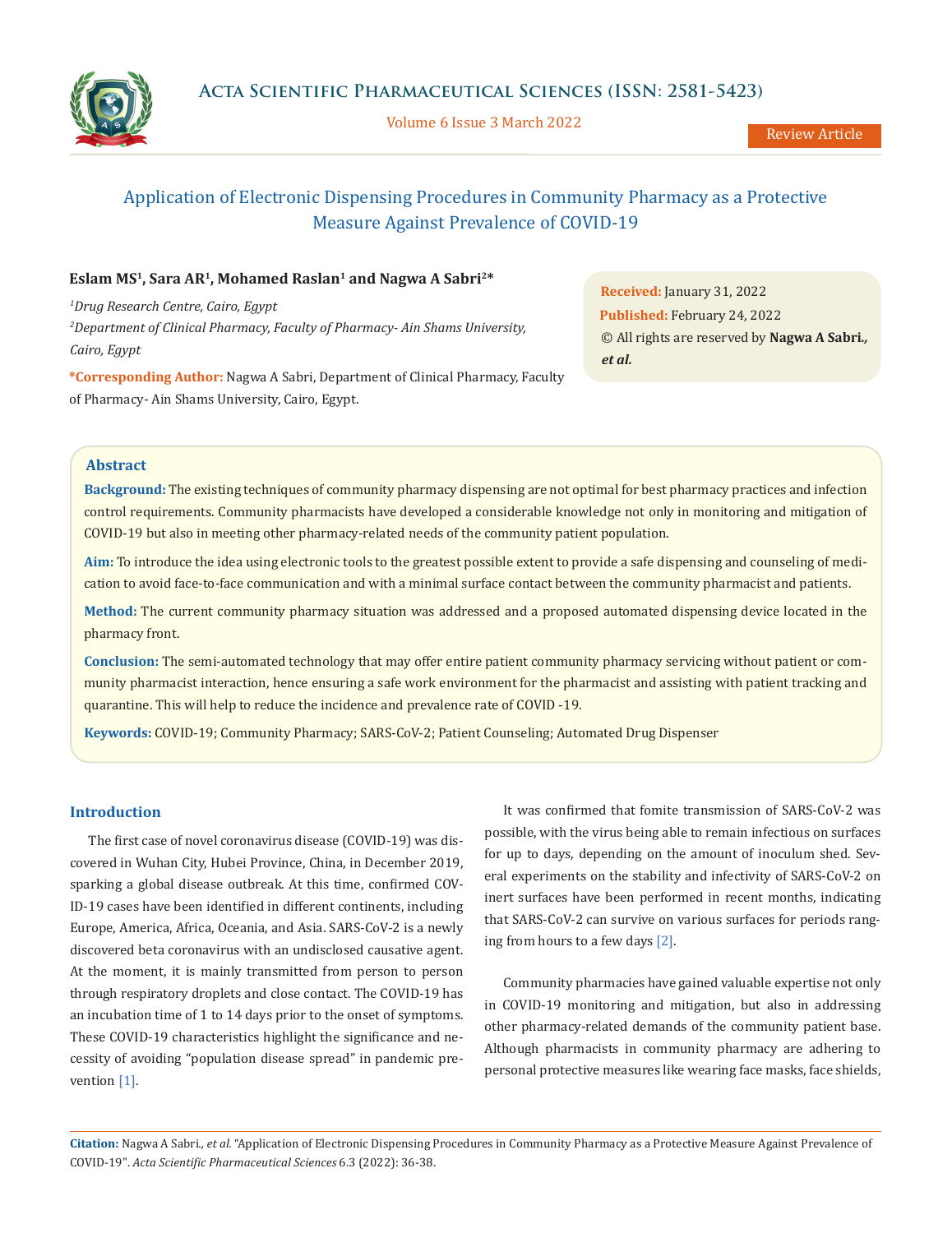gloves, alcohol-based disinfectants, social distancing, and monitoring client's temperature before they enter the pharmacy, but there is no guarantee that these measures are providing a 100% protection for both the community pharmacist and the patient during the pharmacy visit.

The objective of this review was to make benefit of the technological tools to provide a safe dispensing procedure and patient counseling and bypass face to face communication with a minimal surface contact between the community pharmacist and patients via an electronic dispensing system or machine installed in the pharmacy facade.

## **The traditional dispensing procedures in community pharmacies**

The current community pharmacy traditional dispensing methods are not optimized to the best pharmacy practices, and infection control standards. By taking a look at the traditional scenario of dispensing procedures which mostly follow the following procedures; the patient enter the pharmacy and wait for a some while inside the pharmacy followed ordering the required medications verbally if over the counter ones or through a written prescription. The pharmacist then will start preparing the medication order and provide the patient the required counseling. Finally, the patient will pick-up his/ her medication and leave the pharmacy.

The aforementioned community pharmacy dispensing procedures in the current COVID-19 pandemic situation lacks the known proper infection control standards. First of all, the presence of the patient inside a closed door pharmacy is a potential source of viral transmission to the pharmacist and other serviced patient clients, it is well- known that SARS-CoV-2 is an airborne transmissible virus via droplet aerosols generated by infected individuals [3,4]. Another limitation is the probability of improper social distancing, and noncompliance with protective measures, providing more chance for viral transmission, moreover, the lack of surface sanitation, like for example flours, ceilings, and counters, besides direct contact with those surfaces increases the chances of viral infection incidence and prevalence. Additionally, SARS-CoV-2 can survive on various surfaces for periods varying from hours to days [5].

# **Proposed electronic system for medication dispensing and counseling**

It is worthy to mention that pandemic strategy and response can be supported by digital health technologies in areas that are impossible to do manually [6]. Countries such as South Korea have incorporated emerging technologies into government-coordinated containment and prevention procedures such as monitoring, inspection, touch tracking, and stringent quarantine, which could be linked to the early flattening of their incidence curves [7].

The proposed machinery system aimed to eliminate the direct contact between community pharmacist and patients, at the same time providing the required medication counseling. This system provides a safer work environment for community pharmacist than direct contact. On the other hand, it can provide a database for COVID-19 infected patients and help patient tracking and quarantine.

Hand sanitization and the use of disposable medical gloves before dealing with the machine dispenser are considered the most important components of supportive care for limiting COVID-19 viral illness transmission [8].

The device will be installed in the pharmacy facade, similarly like those of bank ATMs machines. The machine structure will be as follows; square or rectangular shaped window divided in to two sides, the first side will consist of a touch screen based computer system supported with patient card reader, QR code scanner, camera, microphone, and traditional prescription scanner. This part will provide the required tools for patient registration, creation of money wallet, medication order, prescription scanning, and audio/ video communication between the patient and community pharmacist. Besides, this computer system will provide an android, and Mac application to allow mobile orders, prescription uploading, and online payments. The second side will consist of a small window for cash money/credit card/NFC payment, and medication bag receiving.

The system will provide a complete patient medication record, allowing the pharmacist to track medication history. For those chronic patients supported by insurance companies, monthly medication list can be added to the patient electronic profile, thus providing a monthly bases medication auto-delivery, supported by automated money transaction. This also will apply for those CO-VID-19 infected patients under quarantine.

#### **The medication delivery machine operation will be as follow**

The patient place his order outside the pharmacy from the first side window screen or his android system, or via audio/ video conversation.

**Citation:** Nagwa A Sabri*., et al.* "Application of Electronic Dispensing Procedures in Community Pharmacy as a Protective Measure Against Prevalence of COVID-19". *Acta Scientific Pharmaceutical Sciences* 6.3 (2022): 36-38.

37